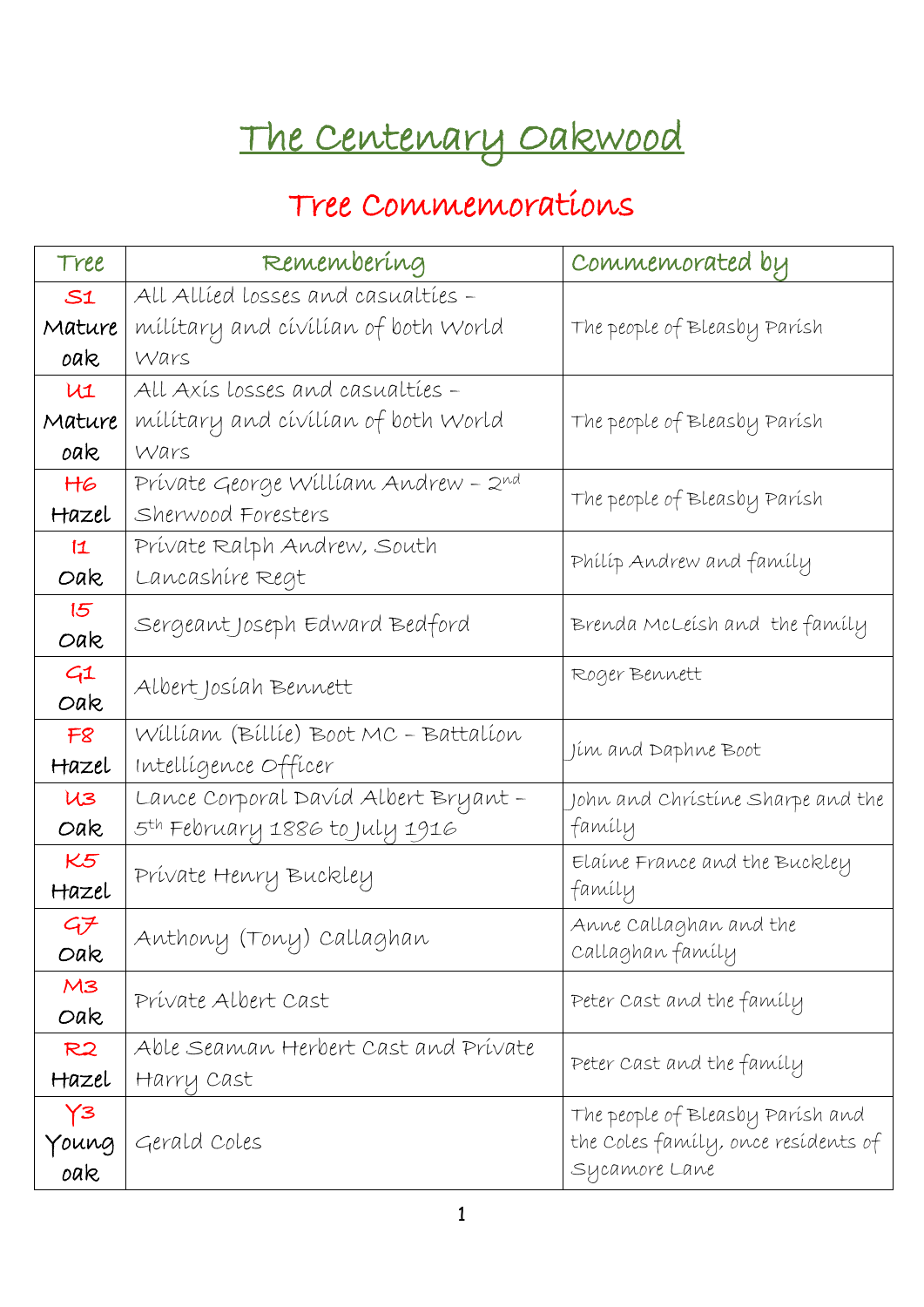| Tree  | Remembering                                         | Commemorated by                 |
|-------|-----------------------------------------------------|---------------------------------|
| H4    | Sergeant Charles Enos $Cox - 1$ st and $8th$        |                                 |
| Hazel | Sherwood Foresters                                  | The people of Bleasby Parish    |
| K1    | Stoker 1st Class Leonard George Davies              | Patrícía Kells, níece, and the  |
| Oak   |                                                     | Davies and Griffin family       |
| 03    | Flying Officer Ernest (Toby) Dawson                 | Anne Coles and the Coles family |
| Oak.  |                                                     |                                 |
| C5    | Prívate William Clement Elmore 1/4th                | Robín Fordyce and the Fordyce   |
| Oak   | Líncs Regt 14/18                                    | family                          |
| $-45$ | Prívate William Benjamin Evans -                    |                                 |
| Oak   | 10th Battalion West Yorks Regiment                  | Katherine and Ian Smith         |
|       | Leeds 2, Bantams                                    |                                 |
| RO    | Joseph Farnsworth                                   | The Cooper family of Goverton   |
| Hazel |                                                     |                                 |
| V2    | RSM George Thomas William Fellows,                  |                                 |
| Hazel | Royal Military Police, and Geoffrey                 | Brían Fellows                   |
|       | Leonard Fellows, Royal Navy                         |                                 |
| M1    | Soldíers Willíam, Donald and Owen                   | Alíson Salter and the           |
| Oak   | Forryan                                             | Forryan/Morley family           |
| H2    | Lieutenant Leonard Edward Gill - $\neq^{\text{th}}$ |                                 |
| Hazel | Sherwood Foresters                                  | The people of Bleasby Parish    |
| F4    |                                                     | John Southall and the Southall  |
| Hazel | Lieutenant Henry Percy Goldston                     | famíly                          |
| P6    | Wing-Commander William Monteith                     |                                 |
| Hazel | Graham - Pílot, OC 304 (Polísh) Sqdr                | The people of Bleasby Parísh    |
|       | RAF - Syerston                                      |                                 |
| F2    |                                                     | Christopher Kells and the Kells |
| Hazel | Lance Corporal Robert Courtney Green                | and Green families              |
| N6    |                                                     | Lynda Ogílvíe and the Ogílvíe   |
| Hazel | Captaín Grosvenor Gregory MC                        | and Gregory family              |
| M5    | Second Lieutenant Edgar Hadfield 10th               | Díana Temperley and the family  |
| Hazel | Welsh Regiment                                      |                                 |
| S1    | The Hall family of Halloughton and                  | John and Brían Hall             |
| Oak   | Bleasby                                             |                                 |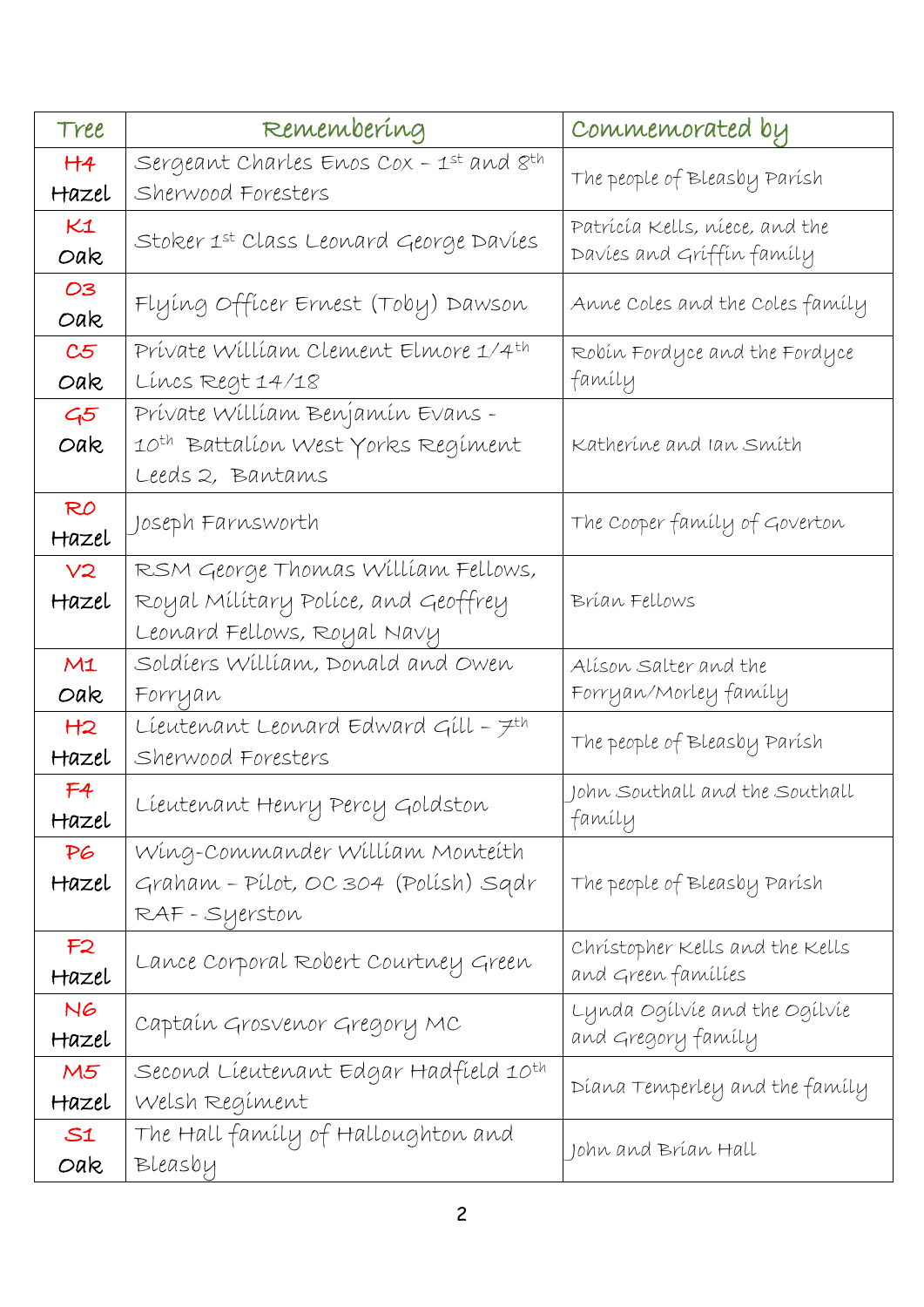| Tree           | Remembering                             | Commemorated by                  |
|----------------|-----------------------------------------|----------------------------------|
| P4             | Staff Sergeant Roy Hall - Royal         | The people of Bleasby Parísh     |
| Hazel          | Artillery                               |                                  |
| 05             | Soldíer George Harríson - 3rd Battalíon | Ruth Jadhav and the Taylor       |
| Oak            | Royal Irísh Fusílíers                   | famíly                           |
| W <sub>3</sub> | Kenneth Heath                           | Karen Heath and the Heath        |
| Oak            |                                         | family                           |
| S <sub>3</sub> | Captain Roy Helmerow Helmer MC          | Jennifer Sterland and the        |
| Oak            |                                         | Sterland family                  |
| D6             | Able Seaman William James Hitchcock,    | Don McLeish and the McLeish      |
| Hazel          | Australían Navy                         | famíly                           |
| B2             | Major Bruce Lancelot Fortescue Hubbard  | Sally Huddleston and the         |
| Hazel          | MC ERD FICE                             | Hubbard family                   |
| C3             | Driver Leonard Spencer Huddleston and   | John Huddleston and the          |
| Oak            | Petty Officer John Huddleston           | Huddleston family                |
| $E\neq$        | Lord John Hunt KG, CBE, DSO             | Susan Leyden and the Hunt        |
| Oak            |                                         | family                           |
| <b>B8</b>      |                                         | Susan Leyden and the Hunt,       |
| Hazel          | Joy Hunt                                | Leyden and Lowe families         |
|                |                                         |                                  |
| D <sub>2</sub> | Soldíers Tom, John and William Ernest   | Mary and Robert Wallin and the   |
| Hazel          | Jackson                                 | family                           |
| J <sup>4</sup> | Corporal Jack James - 2nd Grenadier     |                                  |
| Hazel          | Guards                                  | The people of Bleasby Parísh     |
|                |                                         |                                  |
| Q5             | Lieutenant Ernest Jenkin and            | Amanda (Mandy) Keast-            |
| Oak            | Bombardíer Joseph Jenkín                | Southall and the Southall family |
| Q1             | Second Lieutenant                       |                                  |
| Oak            | Lawrence Joscelyne MC, Somerset Light   |                                  |
|                | Infantry, and Second Lieutenant James   | Jonathan and Deborah Dove        |
|                | Henry Powell, South Staffordshire       |                                  |
|                | Regiment                                |                                  |
| D4             | Private Walter Joyce                    | Rachael Joyce Andrew, nee        |
| Hazel          |                                         | Hanwell, and the Hanwell family  |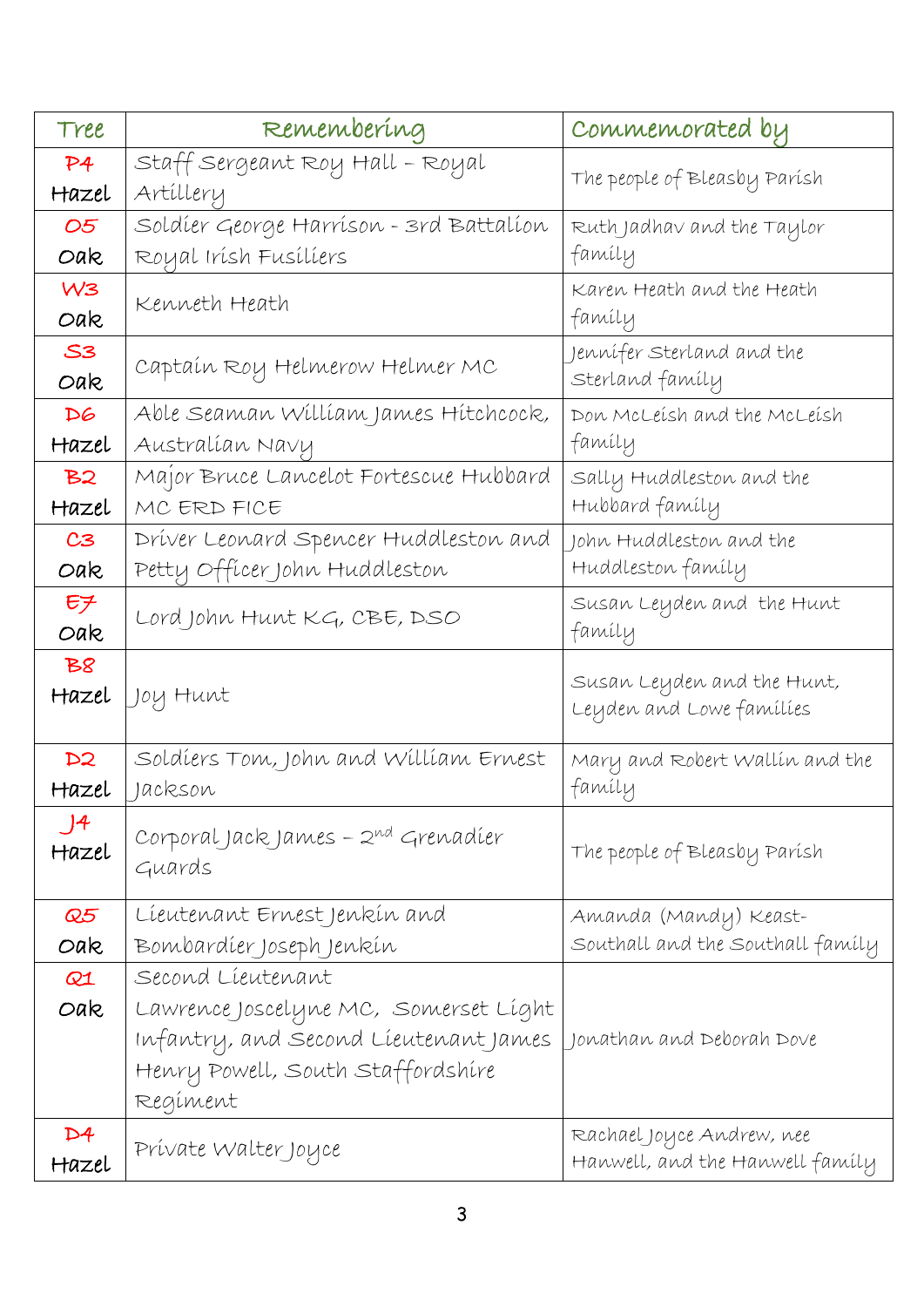| Tree                | Remembering                                                         | Commemorated by                                       |
|---------------------|---------------------------------------------------------------------|-------------------------------------------------------|
| D8<br>Hazel         | Freda Kemp - and her husband Sídney                                 | Jeremy Kemp and the Kemp<br>family                    |
| F6<br>Hazel         | All of the King family who fought for<br>our freedom                | Hazel King                                            |
| K3<br>Mature<br>oak | The Crew of Avro Lancaster JB132 RAF<br>Syerston                    | The people of Bleasby Parísh                          |
| L5<br>Mature<br>oak | The Crew of Avro Lancaster R5698 RAF<br>Wingsley                    | The people of Bleasby Parísh                          |
| W1<br>Oak           | Private Thomas Little                                               | John France and the France<br>family                  |
| Q3<br>Oak           | Captain George Ogilvie Mackenzie MC                                 | Ken Ogilvie on behalf of the late<br>Mackenzie family |
| C9<br>Oak           | Major CBL (Bertram) Maddocks RAOC                                   | Dorothy and Mark Goodman                              |
| LG<br>Hazel         | Sapper Frederíck Marsh - 546 Fíeld<br>Company, Royal Engineers      | The people of Bleasby Parish                          |
| L4<br>Hazel         | Private George Herbert Marsh -<br>Sherwood Foresters                | The people of Bleasby Parish                          |
| N2<br>Hazel         | Sapper Herbert Mills - 229 Field<br>Company, Royal Engineers        | The people of Bleasby Parísh                          |
| P2<br>Hazel         | Major Robert Varley Morrís - Sherwood<br>Foresters                  | The people of Bleasby Parish                          |
| ၂၁<br>Hazel         | Private Harold Oliver - $2^{nd}$ and $7^{th}$<br>Sherwood Foresters | The people of Bleasby Parísh                          |
| L2<br>Hazel         | Private Henry Palmby - 22nd Durham<br>Líght Infantry                | The people of Bleasby Parísh                          |
| $-43$<br>Oak        | Major Harold Graham París MC and<br>Bar RGA                         | Ríchard Brístow and the Brístow<br>family             |
| E5<br>Oak           | Anne Ragan (nee Kinsey)                                             | Walburga (Burg) Kinsey and the<br>Kínsey famíly       |